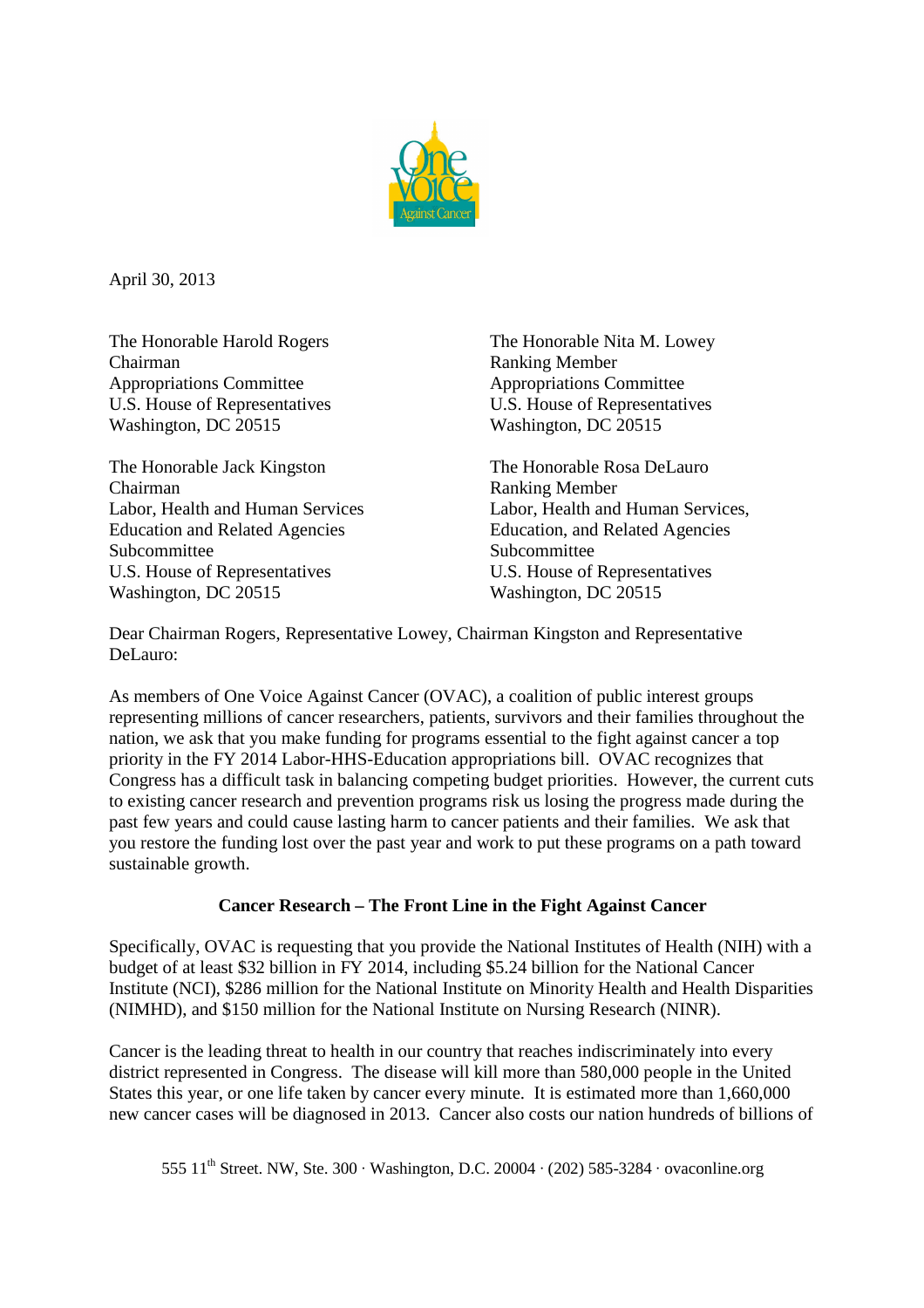dollars each year in medical care and lost productivity. The personal loss for victims of the disease and their families now occurring in every community is immeasurable.

Despite these challenges, we are making progress, due in large part to the research supported through the NIH. This work has contributed to virtually every major breakthrough in the fight against cancer. It has contributed to the overall reduction in cancer incidence and mortality, and an improved quality of life for survivors, since the 1990s.

It is also important to note the importance of NIH funding to our nation's economy. The NIH budget supports medical research in every state. In turn, these research dollars further scientific institutions and enterprises, skilled job creation and economic development. Last year the NIH budget helped support more than 400,000 jobs across the country and produced nearly \$58 billion in economic growth.

## **Cancer Prevention and Early Detection – Putting Research Advances into Practice**

Half of the 580,000 deaths that will occur from cancer this year could have been avoided through prevention: by eliminating tobacco use, encouraging better diet and exercise, and giving all Americans access to cancer screening and preventive medicine. The Centers for Disease Control and Prevention (CDC) cancer control programs support each of these cancer prevention strategies, as well as surveillance and other educational and awareness initiatives in every state. Collectively, the CDC cancer programs are the foundation of our country's cancer prevention efforts.

We urge you to reject the funding cuts as laid out in the President's budget for cancer prevention and screening programs at the CDC. We ask that you protect funding for cancer programs that have a proven record of success for early detection, prevention, education, and data collection.

If the cuts the President proposed go into effect, the CDC's Division of Cancer Control and Prevention will be cut by more than 10 percent. This year, due to the sequestration cuts, we will likely see 32,000 fewer breast and cervical cancer screenings for women than last year. Any further funding cuts will have devastating consequences to women who rely on this proven program for access to educational materials and screening programs. CDC funding for nationwide outreach and education programs is also critical to our cancer prevention efforts. This funding supports public awareness campaigns, the development of culturally appropriate materials, as well as patient and provider educational resources on a range of topics for breast, gynecologic, ovarian, blood, skin and prostate cancers.

## **Oncology Nursing – Caring for Patients and Conducting Research**

Lastly, OVAC asks you to support a higher rate of nursing scholarships and loan repayment applications, as well as other essential programs to sustain our nation's nursing workforce. Oncology nurses are on the front lines in the provision of quality care for cancer patients – administering chemotherapy, managing patient therapies and side-effects, providing treatment education and counseling to patients and family members. OVAC requests that the Health Resources and Services Administration Title VIII Nursing Programs receive \$251 million in FY 2014.

555  $11<sup>th</sup>$  Street. NW, Ste. 300 · Washington, D.C. 20004 · (202) 585-3284 · ovaconline.org